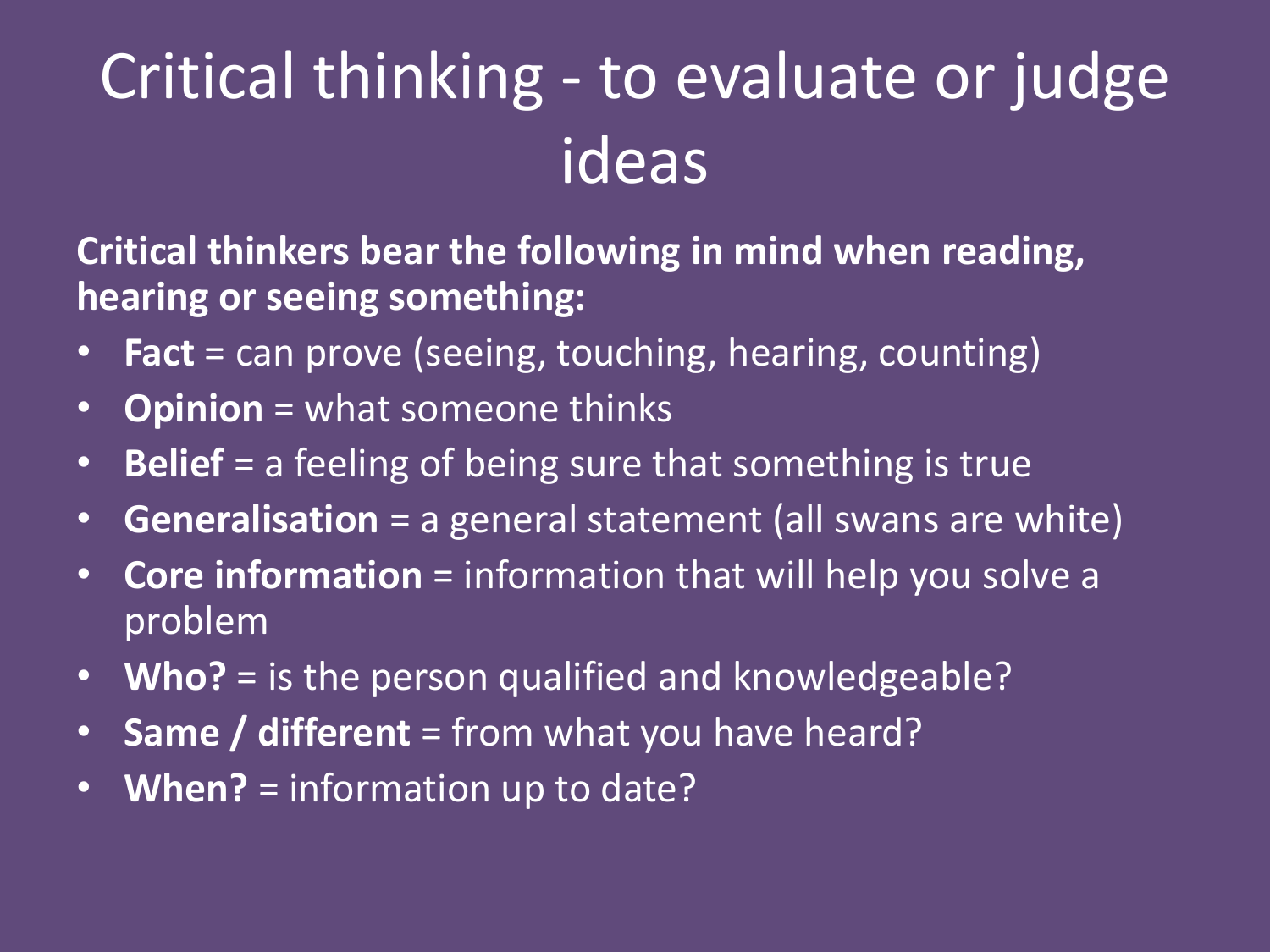# Creative thinking

- Generate, produce, make many new ideas
	- Many possible answers
	- Brainstorm ideas
	- Draw pictures
	- Questions: What if…? Suppose I…?
	- And get like 20 different answers for these questions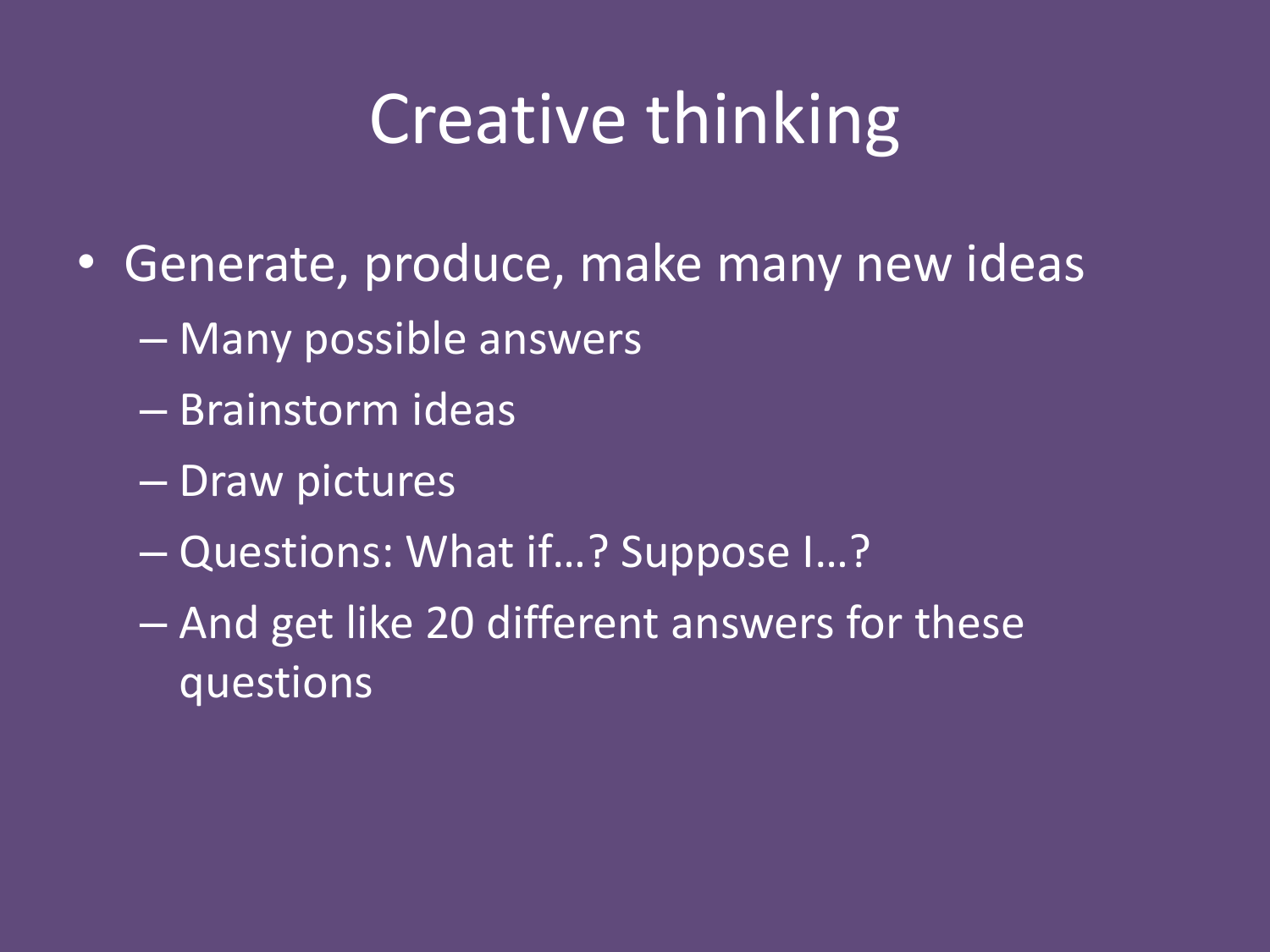## Creative thinkers

- Curious, think different:
	- Why are things the way they are?
	- Reasons behind decisions, solutions, events and facts.
	- Ask many questions.
	- Need to improve things.
	- Believe that most problems can be solved.
	- Do not judge new ideas that seem strange or silly. – Etc.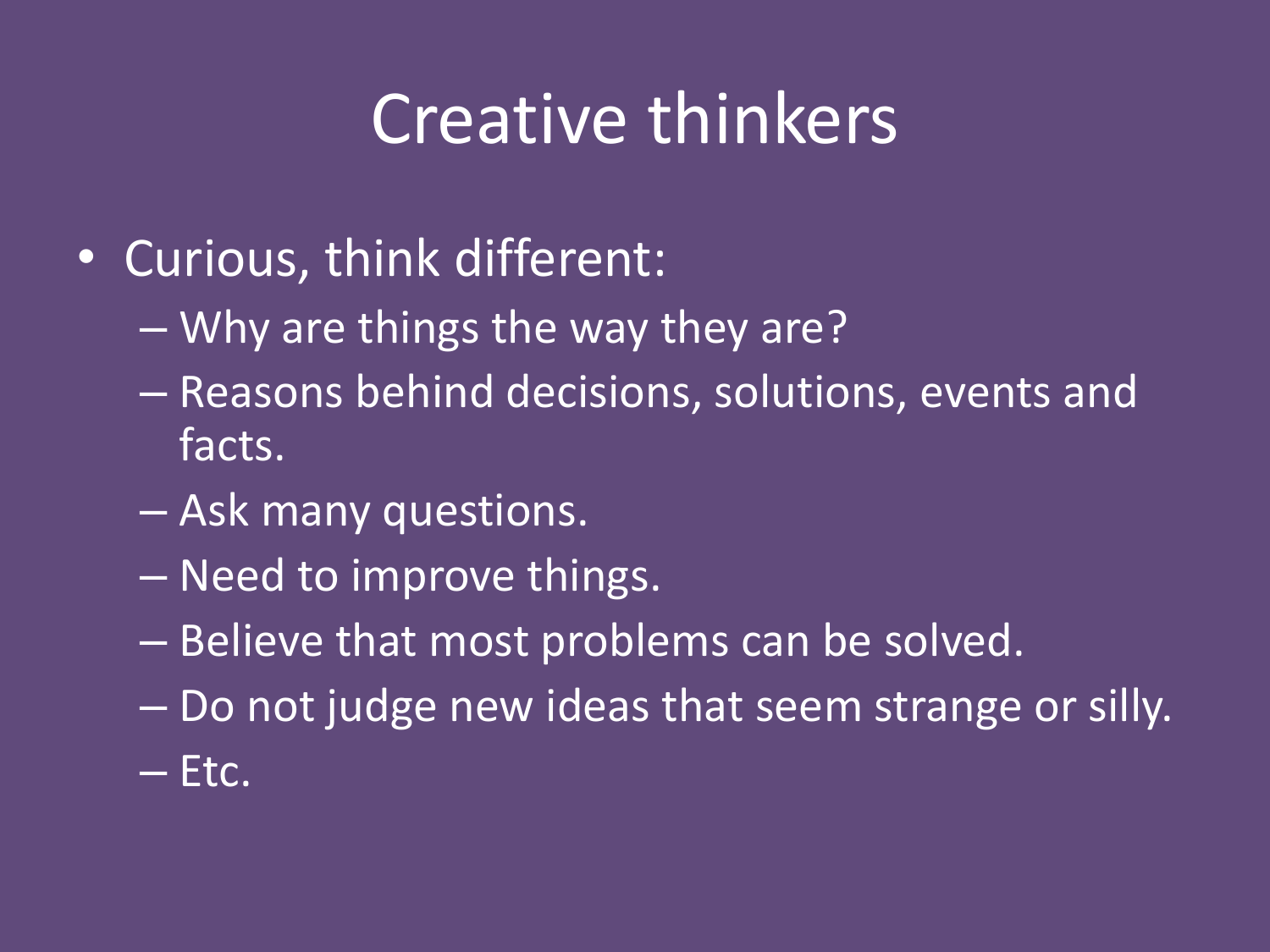## Problem solving steps

- 1. Know what the problem is. What is the question?
- 2. Write down what you know. What are the facts?
- 3. Gather information. What information do you need?
- 4. List possible options, choices or solutions.
- 5. Decide on the best solution and give a reason for your choice.
- 6. Check how well you have done. Is your solution correct? If not, try again.